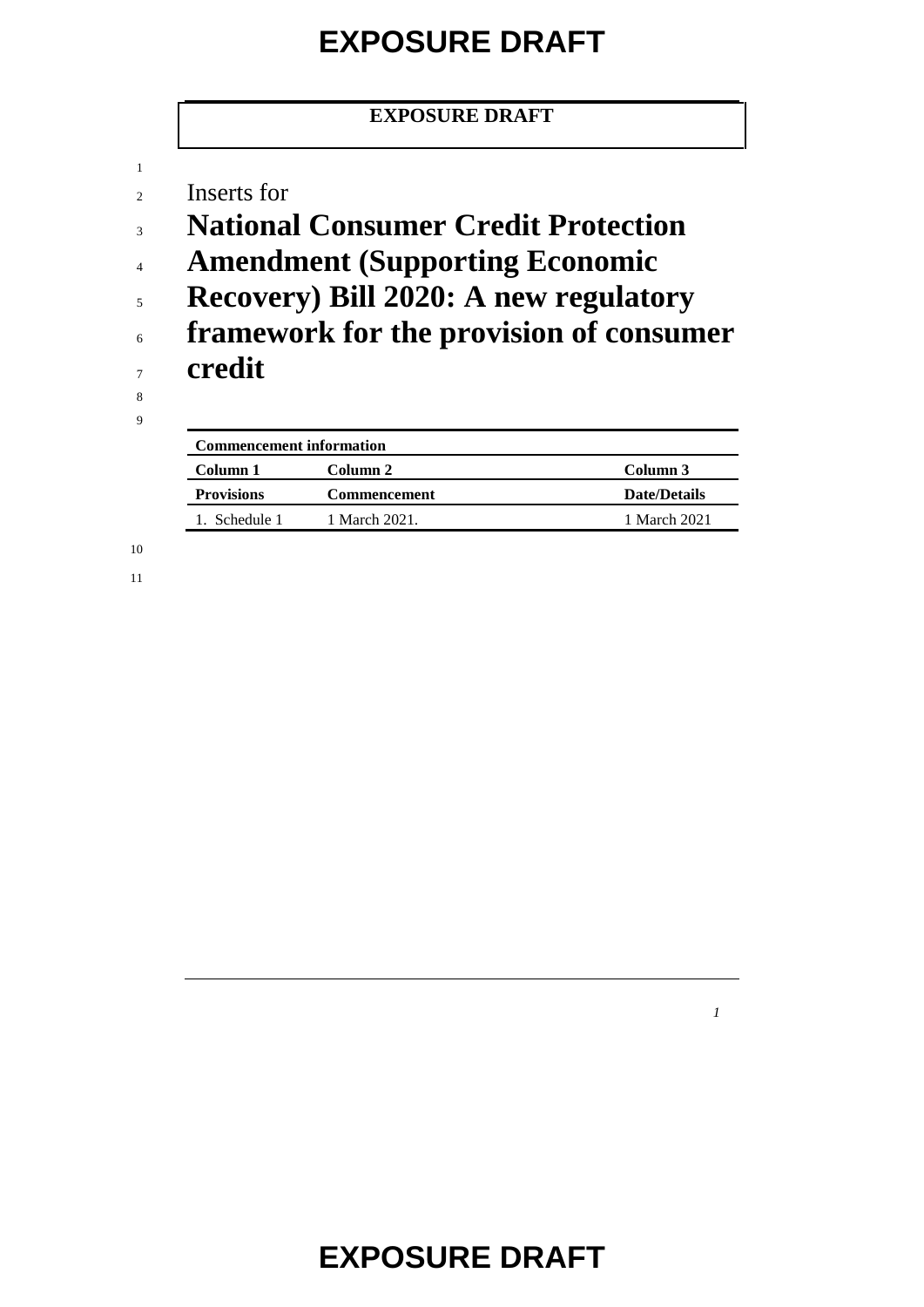| Schedule 1—A new regulatory framework for<br>the provision of consumer credit                           |
|---------------------------------------------------------------------------------------------------------|
| <b>Part 1-Amendments</b>                                                                                |
| <b>National Consumer Credit Protection Act 2009</b>                                                     |
| 1 Subsection 5(1)                                                                                       |
| Insert:                                                                                                 |
| <b><i>low limit credit contract: a credit contract is a low limit credit</i></b><br><i>contract</i> if: |
| (a) the contract is a small amount credit contract; or                                                  |
| (b) the contract would be a small amount credit contract if                                             |
| paragraph (b) of the definition of small amount credit                                                  |
| <i>contract</i> (which is about credit providers who are not ADIs)<br>were disregarded.                 |
| non-ADI credit conduct: see subsection 133EA(5).                                                        |
| non-ADI credit standard means a standard determined under                                               |
| section 133EA.                                                                                          |
| 2 Section 111 (after paragraph beginning "Division 3")                                                  |
| Insert:                                                                                                 |
| Division 3A requires a licensee to make reasonable inquiries                                            |
| before providing credit assistance to a consumer (other than for a                                      |
| low limit credit contract).                                                                             |
| 3 Section 111 (paragraph beginning "Division 4")                                                        |
| Omit "Division 4 requires a licensee, before providing credit assistance                                |
| to a consumer in relation to a credit contract", substitute "Division 4                                 |

- licensee, before providing credit assistance to a consumer in relation to
- a low limit credit contract".

#### **4 Section 111 (paragraph beginning "Division 6")**

applies only in relation to low limit credit contracts. It requires a

Repeal the paragraph, substitute: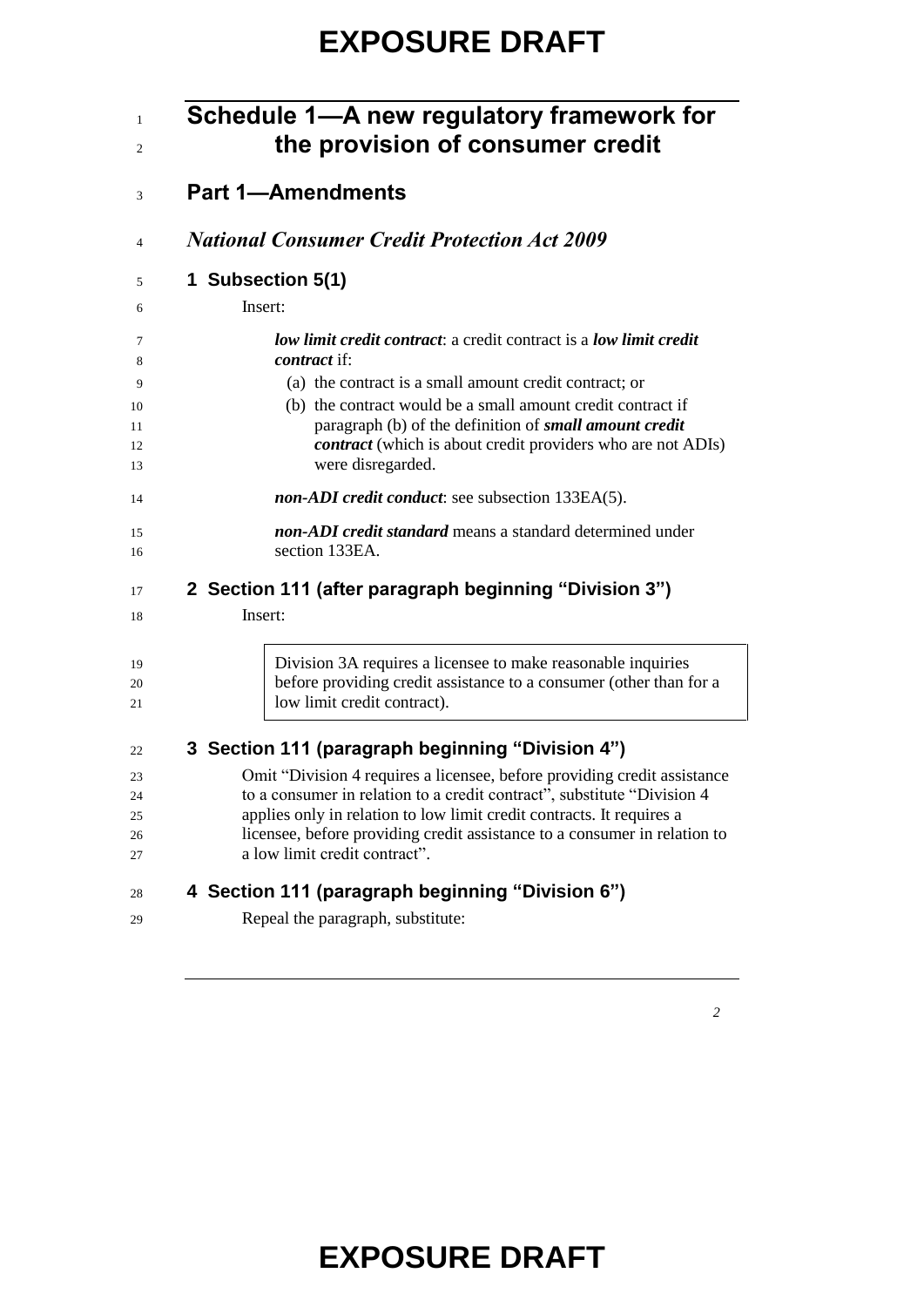| Division 6 applies only in relation to low limit credit contracts. It<br>prohibits a licensee from providing credit assistance to a consumer<br>in relation to a low limit credit contract if the contract will be<br>unsuitable for the consumer. |
|----------------------------------------------------------------------------------------------------------------------------------------------------------------------------------------------------------------------------------------------------|
| 5 Paragraph 113(2)(i)                                                                                                                                                                                                                              |
| Repeal the paragraph, substitute:                                                                                                                                                                                                                  |
| (i) give information about the licensee's obligations under<br>sections 120 and 123 in relation to low limit credit contracts;<br>and                                                                                                              |
| 6 Division 4 of Part 3-1 (heading)                                                                                                                                                                                                                 |
| Before "credit contracts", insert "low limit".                                                                                                                                                                                                     |
| 7 Section 115 (heading)                                                                                                                                                                                                                            |
| Before "credit contracts", insert "low limit".                                                                                                                                                                                                     |
| 8 Paragraphs $115(1)(a)$ and (b)                                                                                                                                                                                                                   |
| Before "credit contract", insert "low limit".                                                                                                                                                                                                      |
| 9 Subsection 115(2)                                                                                                                                                                                                                                |
| Before "credit contract", insert "low limit".                                                                                                                                                                                                      |
| 10 Section 116 (heading)                                                                                                                                                                                                                           |
| Before "credit contract", insert "low limit".                                                                                                                                                                                                      |
| 11 Paragraph 116(1)(b)                                                                                                                                                                                                                             |
| Before "credit contract", insert "low limit".                                                                                                                                                                                                      |
| 12 Paragraph 116(2)(b)                                                                                                                                                                                                                             |
| Before "credit contract", insert "low limit".                                                                                                                                                                                                      |
| 13 Paragraph 117(1)(a)                                                                                                                                                                                                                             |
| Before "credit contract", insert "low limit".                                                                                                                                                                                                      |
| 14 Subsection 117(1A)                                                                                                                                                                                                                              |
| Repeal the subsection, substitute:                                                                                                                                                                                                                 |
| (1A) If the consumer holds (whether alone or jointly with another                                                                                                                                                                                  |
| person) an account with an ADI into which income payable to the                                                                                                                                                                                    |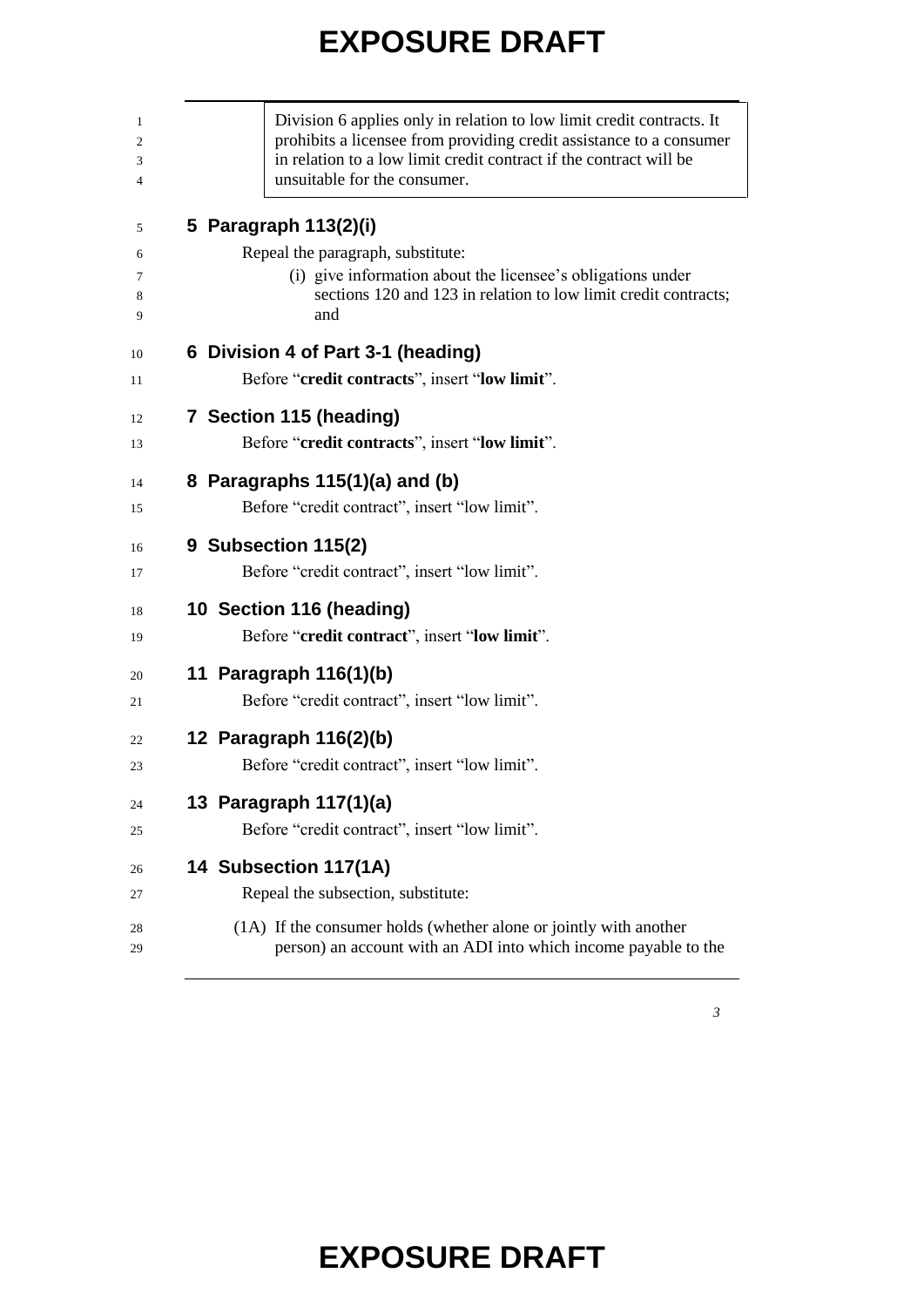| consumer is credited, the licensee must, in verifying the<br>consumer's financial situation for the purposes of                 |
|---------------------------------------------------------------------------------------------------------------------------------|
| paragraph 115(1)(d), obtain and consider account statements that<br>cover at least the immediately preceding period of 90 days. |
| 15 Section 118 (heading)<br>Before "credit contract", insert "low limit".                                                       |
|                                                                                                                                 |
| 16 Subsection 118(1)                                                                                                            |
| Before "credit contract" (wherever occurring), insert "low limit".                                                              |
| 17 Subsection 118(3AA)                                                                                                          |
| Repeal the subsection.                                                                                                          |
| 18 Subsection 118(3A)                                                                                                           |
| Omit "the contract is a small amount credit contract (the <i>relevant</i>                                                       |
| <i>contract</i> ) and".                                                                                                         |
| 19 Subsection 118(3A)                                                                                                           |
| Omit "under the relevant contract", substitute "under the contract".                                                            |
| 20 Section 119 (heading)                                                                                                        |
| Omit "the credit contract", substitute "the low limit credit contract".                                                         |
| 21 Subsection 119(1)                                                                                                            |
| Before "credit contract", insert "low limit".                                                                                   |
| 22 Subsection 119(3A)                                                                                                           |
| Repeal the subsection.                                                                                                          |
| 23 Division 6 of Part 3-1 (heading)                                                                                             |
| Before "credit contracts", insert "low limit".                                                                                  |
| 24 Section 123 (heading)                                                                                                        |
| Before "credit contracts", insert "low limit".                                                                                  |
| 25 Paragraphs 123(1)(a) and (b)                                                                                                 |
|                                                                                                                                 |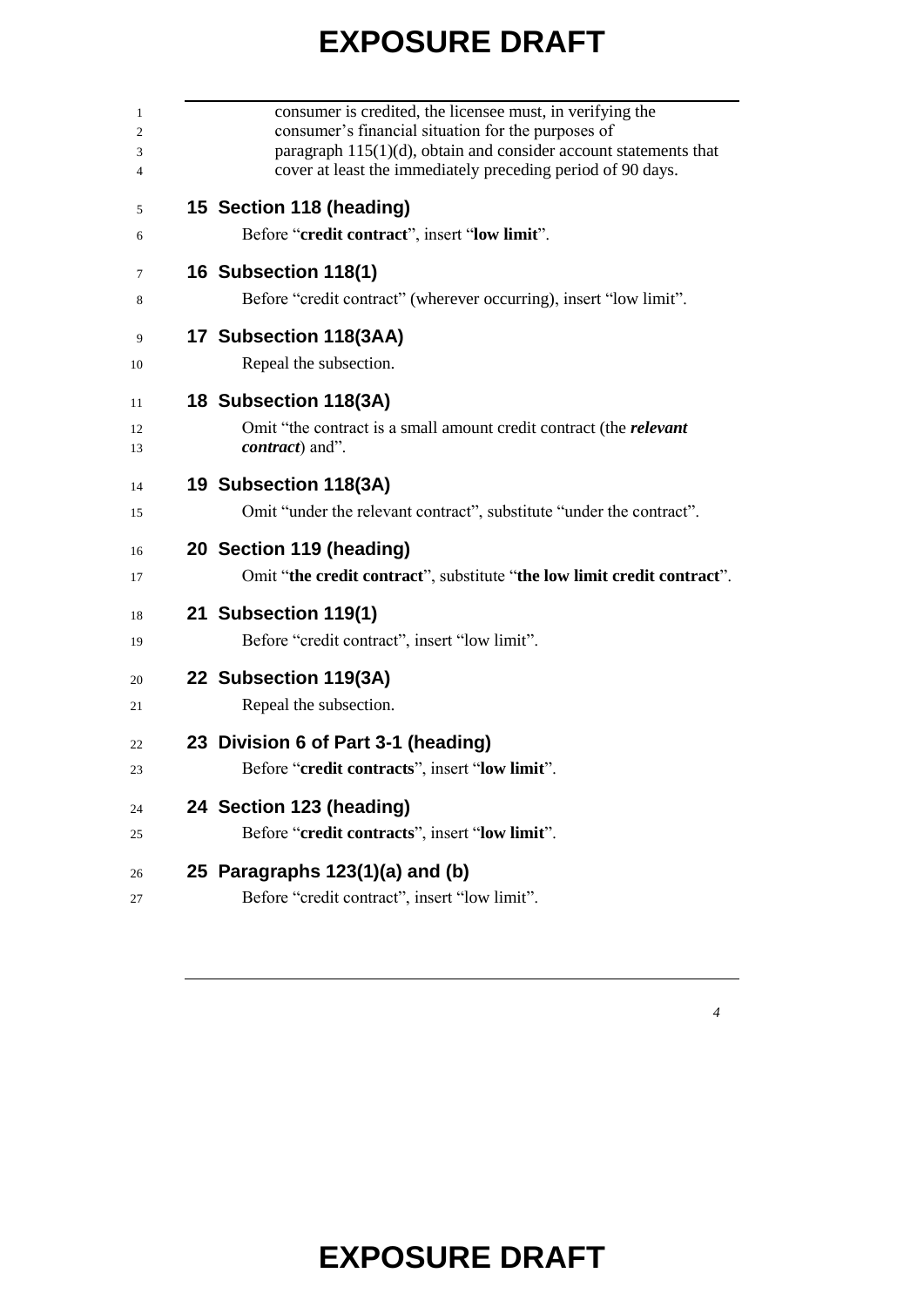| 1        | 26 Subsection 123(3AA)                                                                                                                             |
|----------|----------------------------------------------------------------------------------------------------------------------------------------------------|
| 2        | Repeal the subsection.                                                                                                                             |
| 3        | 27 Subsection 123(3A)                                                                                                                              |
| 4<br>5   | Omit "the contract is a small amount credit contract (the <i>relevant</i><br><i>contract</i> ) and".                                               |
| 6        | 28 Subsection 123(3A)                                                                                                                              |
| 7        | Omit "under the relevant contract", substitute "under the contract".                                                                               |
| 8        | 29 Section 124 (heading)                                                                                                                           |
| 9        | Before "credit contracts", insert "low limit".                                                                                                     |
| 10       | <b>30 Subsection 124(1)</b>                                                                                                                        |
| 11       | Before "credit contract", insert "low limit".                                                                                                      |
| 12       | 31 Subsection 124(3A)                                                                                                                              |
| 13       | Repeal the subsection.                                                                                                                             |
| 14       | 32 Part 3-2 (heading)                                                                                                                              |
| 15       | Omit ": general rules".                                                                                                                            |
| 16       | 33 Section 125 (paragraph beginning "This Part")                                                                                                   |
| 17       | Omit "These rules are aimed at better informing consumers and                                                                                      |
| 18       | preventing them from being in unsuitable credit contracts.".                                                                                       |
| 19       | 34 Section 125 (paragraph beginning "Division 3")                                                                                                  |
| 20       | Omit "Division 3 requires a licensee, before doing particular things<br>(such as entering a credit contract)", substitute "Division 3 applies only |
| 21<br>22 | in relation to low limit credit contracts. It requires a licensee, before                                                                          |
| 23       | doing particular things (such as entering a low limit credit contract)".                                                                           |
| 24       | 35 Section 125 (paragraph beginning "Division 4")                                                                                                  |
| 25       | Repeal the paragraph, substitute:                                                                                                                  |
|          |                                                                                                                                                    |
| 26       | Division 4 applies only in relation to low limit credit contracts. It                                                                              |
| 27<br>28 | prohibits a licensee from entering or increasing the credit limit of a<br>low limit credit contract that is unsuitable for a consumer.             |
|          |                                                                                                                                                    |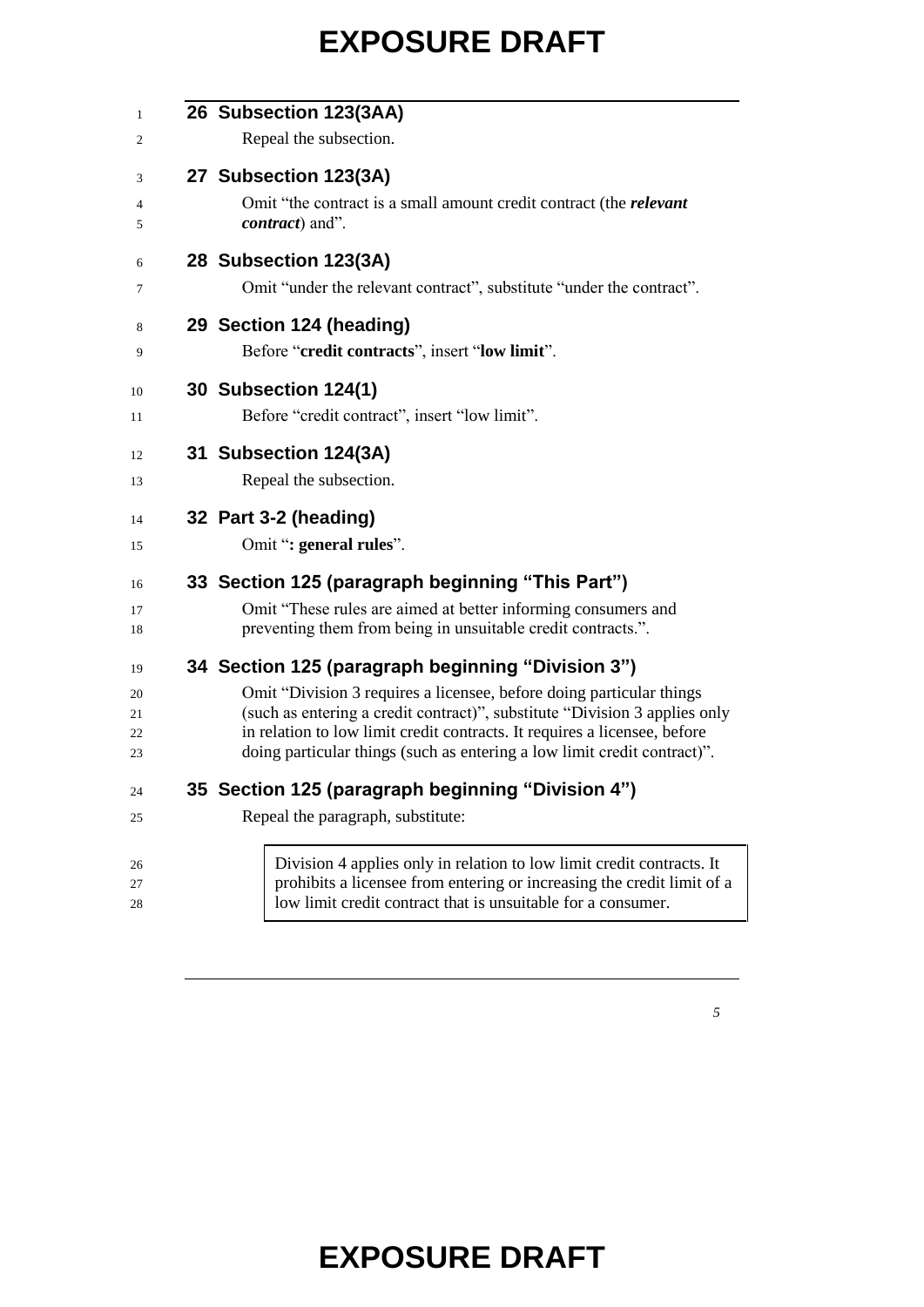| 36 Paragraph 126(2)(f)                                                    |
|---------------------------------------------------------------------------|
| Repeal the paragraph, substitute:                                         |
| (f) give information about the licensee's obligations under               |
| sections 132 and 133 in relation to low limit credit contracts;<br>and    |
| 37 Division 3 of Part 3-2 (heading)                                       |
| After "unsuitability", insert "of low limit credit contract".             |
| 38 Section 128 (at the end of the heading)                                |
| Add "of low limit credit contract".                                       |
| 39 Paragraphs 128(a), (aa) and (b)                                        |
| Before "credit contract", insert "low limit".                             |
| 40 Paragraph 128(ba)                                                      |
| Before "credit contract", insert "a low limit".                           |
| 41 Section 129 (heading)                                                  |
| Before "credit contract", insert "low limit".                             |
| 42 Paragraph 129(b)                                                       |
| Before "credit contract", insert "low limit".                             |
| 43 Paragraph 130(1)(a)                                                    |
| Before "credit contract", insert "low limit".                             |
| 44 Section 131 (heading)                                                  |
| Before "credit contract", insert "low limit".                             |
| 45 Subsection 131(1)                                                      |
| Before "credit contract", insert "low limit".                             |
| 46 Subsection 131(3AA)                                                    |
| Repeal the subsection.                                                    |
| 47 Subsection 131(3A)                                                     |
| Omit "the contract is a small amount credit contract (the <i>relevant</i> |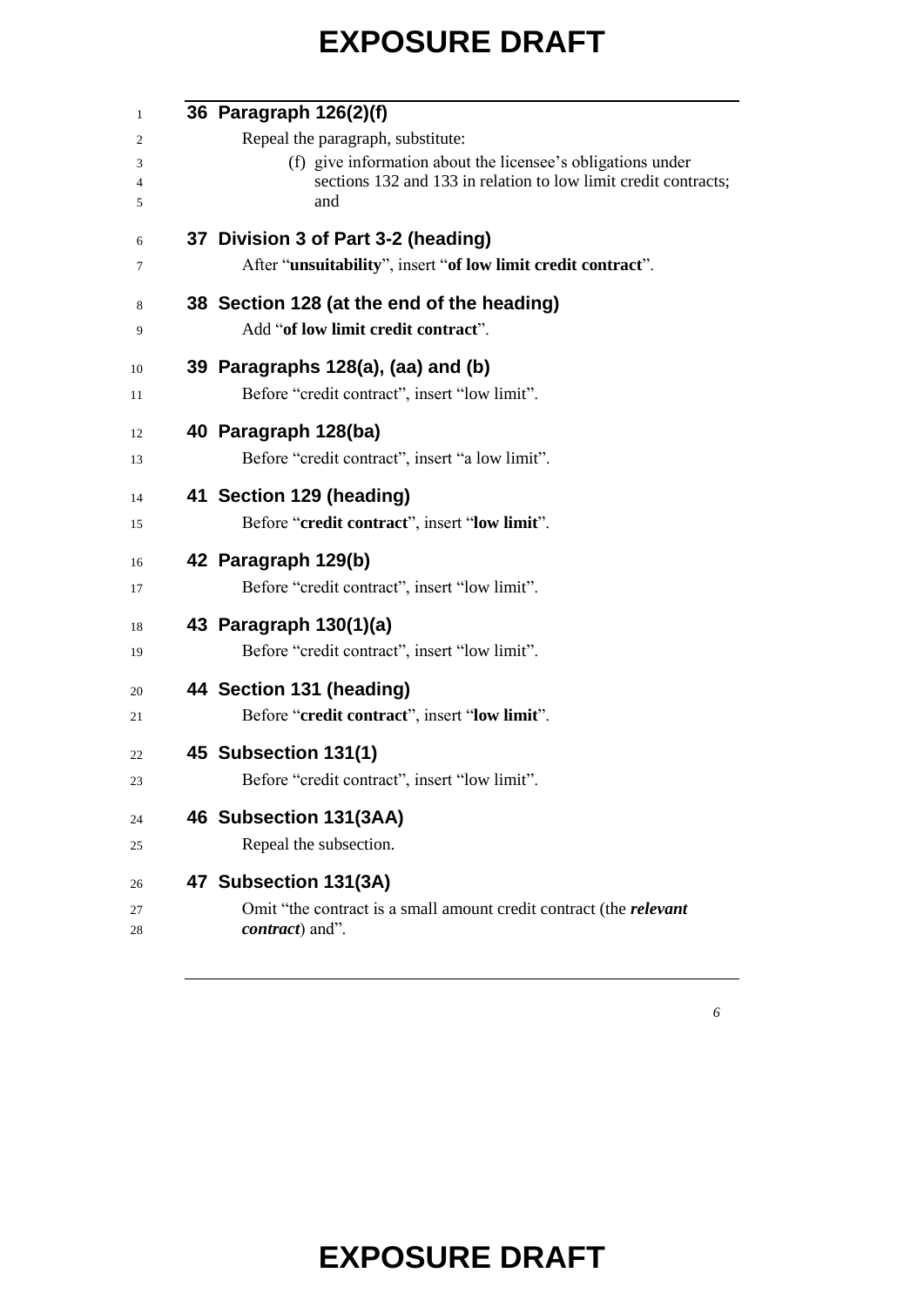| $\mathbf{1}$ | 48 Subsection 131(3A)                                                     |
|--------------|---------------------------------------------------------------------------|
| 2            | Omit "under the relevant contract", substitute "under the contract".      |
| 3            | 49 Subsection 132(1)                                                      |
| 4            | Before "credit contract", insert "low limit".                             |
|              |                                                                           |
| 5            | 50 Paragraph 132(2)(a)                                                    |
| 6            | Before "credit contract", insert "low limit".                             |
| 7            | 51 Division 4 of Part 3-2 (heading)                                       |
| 8            | Before "credit contracts", insert "low limit".                            |
| 9            | 52 Section 133 (heading)                                                  |
| 10           | Before "credit contracts", insert "low limit".                            |
|              |                                                                           |
| 11           | 53 Paragraphs 133(1)(a) and (b)                                           |
| 12           | Before "credit contract", insert "low limit".                             |
| 13           | 54 Subsection 133(3AA)                                                    |
| 14           | Repeal the subsection.                                                    |
| 15           | 55 Subsection 133(3A)                                                     |
| 16           | Omit "the contract is a small amount credit contract (the <i>relevant</i> |
| 17           | <i>contract</i> ) and".                                                   |
| 18           | 56 Subsection 133(3A)                                                     |
| 19           | Omit "under the relevant contract", substitute "under the contract".      |
| 20           | 57 Section 133C (paragraph beginning "This Part")                         |
| 21           | Omit "general".                                                           |
| 22           | 58 Subsection 133DB(1)                                                    |
| 23           | Omit "Before a licensee makes a preliminary assessment for the            |
| 24           | purposes of paragraph $115(1)(c)$ or $(2)(a)$ , or an assessment for the  |
| 25           | purposes of paragraph 128(c), in connection with a credit contract with   |
| 26           | a consumer for a reverse mortgage", substitute "Before a licensee         |
| 27           | engages in conduct covered by subsection (1A) in relation to a            |
| 28           | consumer".                                                                |
|              |                                                                           |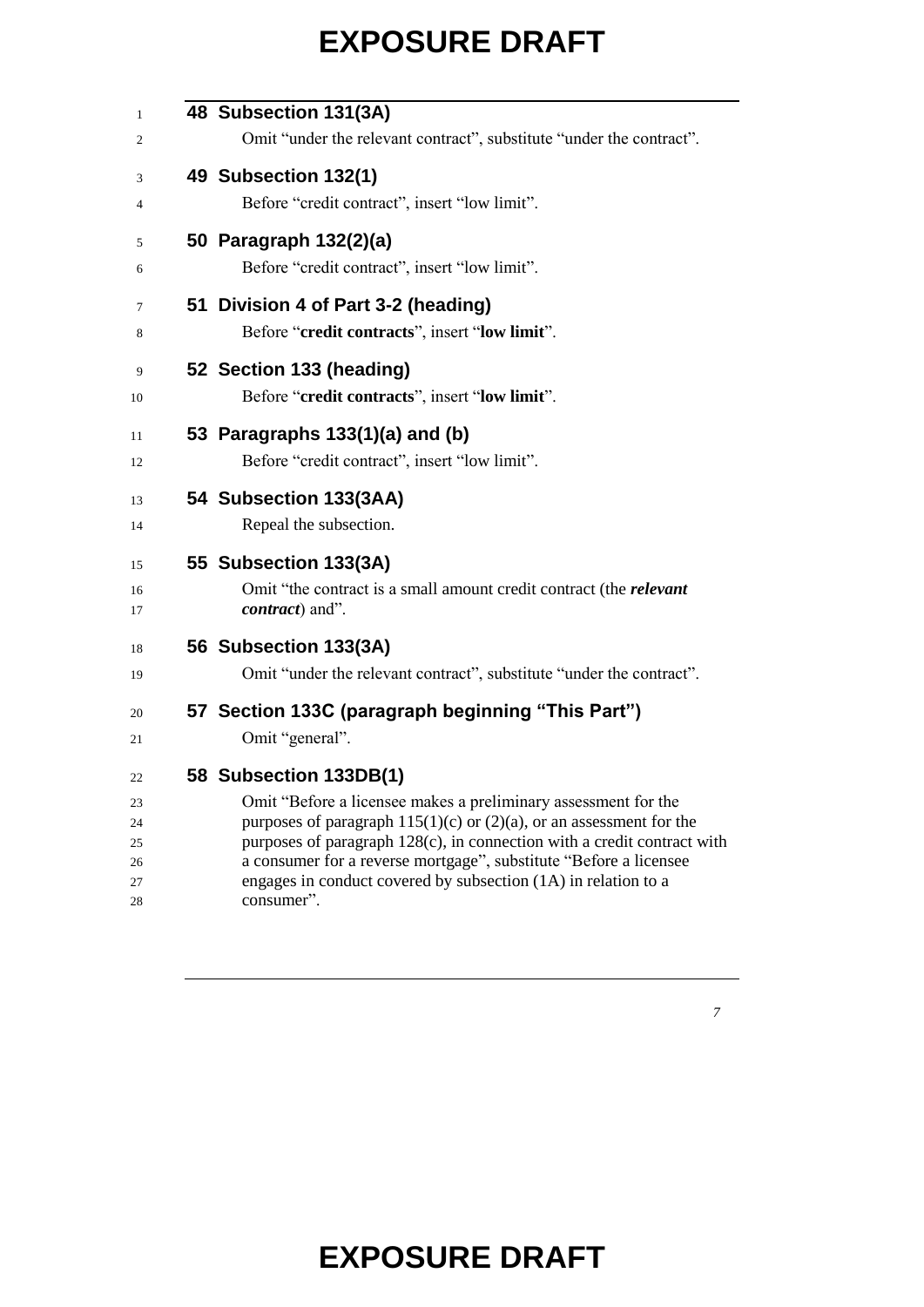| 59 Before paragraph 133DB(1)(a)                                                                                                                                                                                                                                                                   |
|---------------------------------------------------------------------------------------------------------------------------------------------------------------------------------------------------------------------------------------------------------------------------------------------------|
| Insert:                                                                                                                                                                                                                                                                                           |
| (aa) make inquiries about the consumer's requirements and<br>objectives in meeting possible future aged care<br>accommodation needs including the time (if any) at which<br>the consumer is likely to incur costs for future aged care<br>accommodation and the likely amount of those costs; and |
| 60 After paragraph 133DB(1)(b)                                                                                                                                                                                                                                                                    |
| Insert:                                                                                                                                                                                                                                                                                           |
| (ba) compare the likely amount of aged care accommodation costs<br>with the projections; and                                                                                                                                                                                                      |
| 61 After subsection 133DB(1)                                                                                                                                                                                                                                                                      |
| Insert:                                                                                                                                                                                                                                                                                           |
| (1A) This subsection covers conduct that consists of a licensee:                                                                                                                                                                                                                                  |
| (a) suggesting that a consumer apply, or assisting a consumer to                                                                                                                                                                                                                                  |
| apply, for a particular credit contract for a reverse mortgage<br>with a particular credit provider; or                                                                                                                                                                                           |
| (b) suggesting that a consumer apply, or assisting a consumer to<br>apply, for an increase to the credit limit of a particular credit<br>contract for a reverse mortgage with a particular credit<br>provider; or                                                                                 |
| (c) suggesting that the consumer remain in a particular credit<br>contract for a reverse mortgage with a particular credit                                                                                                                                                                        |
| provider; or                                                                                                                                                                                                                                                                                      |
| (d) entering a credit contract for a reverse mortgage with a<br>consumer who will be the debtor under the contract; or                                                                                                                                                                            |
| (e) making an unconditional representation to a consumer that                                                                                                                                                                                                                                     |
| the licensee considers that the consumer is eligible to enter a                                                                                                                                                                                                                                   |
| credit contract for a reverse mortgage with the licensee; or                                                                                                                                                                                                                                      |
| (f) increasing the credit limit of a credit contract for a reverse                                                                                                                                                                                                                                |
| mortgage with a consumer who is the debtor under the<br>contract; or                                                                                                                                                                                                                              |
| (g) making an unconditional representation to a consumer that                                                                                                                                                                                                                                     |
| the licensee considers that the credit limit of a credit contract                                                                                                                                                                                                                                 |
| for a reverse mortgage between the consumer and the                                                                                                                                                                                                                                               |
| licensee will be able to be increased.                                                                                                                                                                                                                                                            |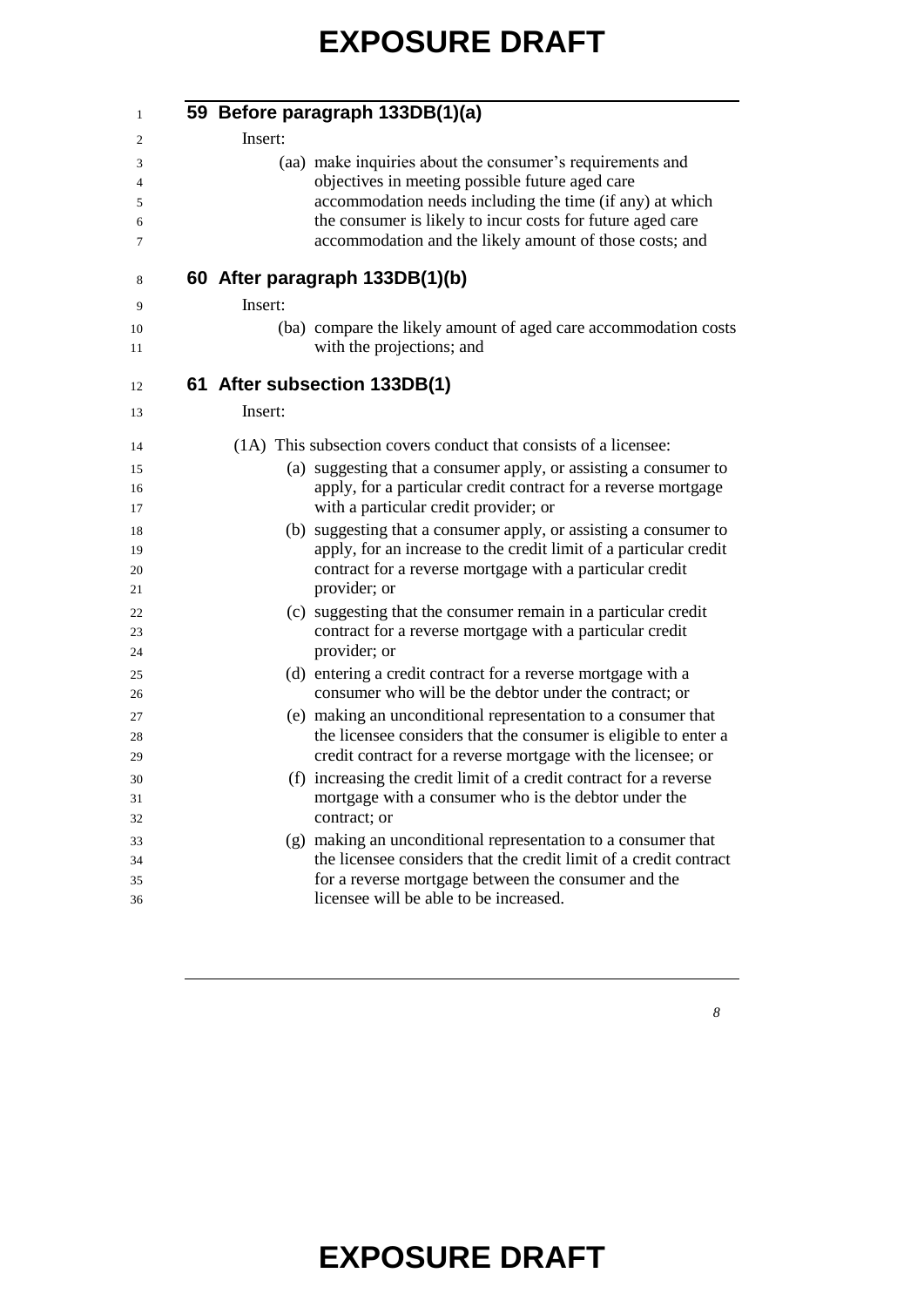| 62 After Part 3-2D             |                                                                                                                                                                                                                                |  |
|--------------------------------|--------------------------------------------------------------------------------------------------------------------------------------------------------------------------------------------------------------------------------|--|
| Insert:                        |                                                                                                                                                                                                                                |  |
|                                | Part 3-2E—Licensees that are credit providers<br>under credit contracts: additional rules for<br>non-ADI credit conduct                                                                                                        |  |
| <b>Division 1-Introduction</b> |                                                                                                                                                                                                                                |  |
| 133E Guide to this Part        |                                                                                                                                                                                                                                |  |
|                                | This Part has rules that apply to licensees in relation to credit<br>contracts (other than small amount credit contracts), where the<br>credit provider is not an ADI.                                                         |  |
|                                | The Part provides that the Minister may make standards specifying<br>requirements for systems, policies and processes a licensee must<br>establish and maintain.                                                               |  |
|                                | Division 2—Standards for conduct relating to non-ADI<br>credit conduct                                                                                                                                                         |  |
|                                | <b>133EA Non-ADI credit standards</b>                                                                                                                                                                                          |  |
|                                | Power to make standards                                                                                                                                                                                                        |  |
|                                | (1) The Minister may, by legislative instrument, determine non-ADI<br>credit standards that specify requirements with which a licensee's<br>systems, policies and processes relating to non-ADI credit conduct<br>must comply. |  |
|                                | (2) The non-ADI credit standards may require a licensee to give a<br>consumer a copy of a document at a time, and in a manner,<br>specified in the standard.                                                                   |  |
|                                |                                                                                                                                                                                                                                |  |

- (3) The non-ADI credit standards may be of general application or may be limited as provided in the determination. (4) Without limiting subsection 33(3A) of the *Acts Interpretation Act*
- *1901*, the non-ADI credit standards may make different provision in relation to: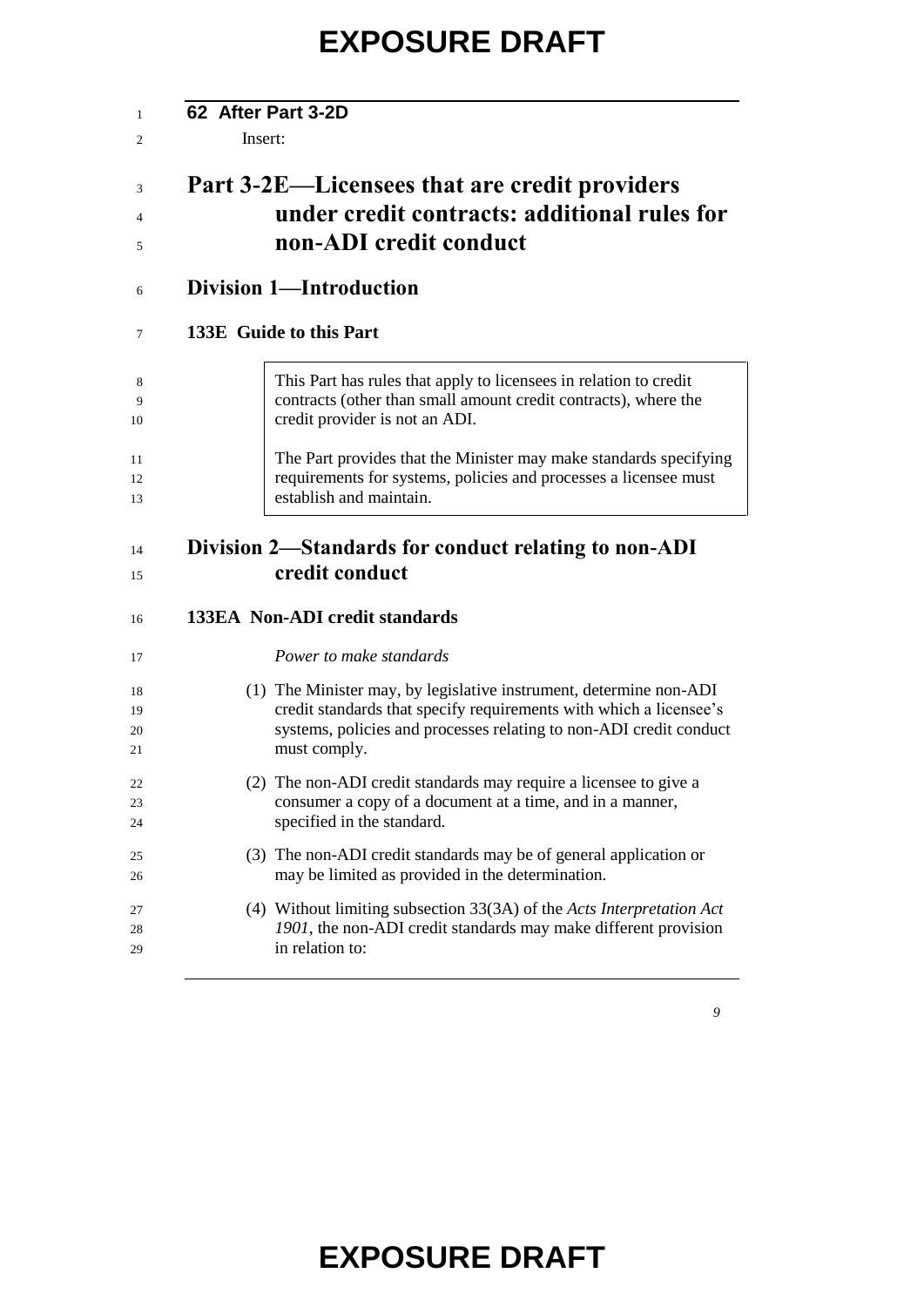| (a) different situations; or                                                                                                                                                                                                                        |
|-----------------------------------------------------------------------------------------------------------------------------------------------------------------------------------------------------------------------------------------------------|
| (b) different activities; or                                                                                                                                                                                                                        |
| (c) different classes of licensees.                                                                                                                                                                                                                 |
| Non-ADI credit conduct                                                                                                                                                                                                                              |
| (5) <i>Non-ADI credit conduct</i> is conduct that consists of a licensee:                                                                                                                                                                           |
| (a) entering a credit contract covered by subsection (6) with a<br>consumer who will be the debtor under the contract; or                                                                                                                           |
| (b) making an unconditional representation to a consumer that<br>the licensee considers that the consumer is eligible to enter a<br>credit contract covered by subsection (6) with the licensee; or                                                 |
| (c) increasing the credit limit of a credit contract covered by<br>subsection (6) with a consumer who is the debtor under the<br>contract; or                                                                                                       |
| (d) making an unconditional representation to a consumer that                                                                                                                                                                                       |
| the licensee considers that the credit limit of a credit contract                                                                                                                                                                                   |
| covered by subsection (6) between the consumer and the                                                                                                                                                                                              |
| licensee will be able to be increased.                                                                                                                                                                                                              |
| Non-ADI credit contracts                                                                                                                                                                                                                            |
| (6) This subsection covers a credit contract if:                                                                                                                                                                                                    |
| (a) the contract is not a small amount credit contract; and                                                                                                                                                                                         |
| (b) the credit provider under the contract is not an ADI.                                                                                                                                                                                           |
| 133EB Licensee must establish and maintain systems, processes and                                                                                                                                                                                   |
| policies                                                                                                                                                                                                                                            |
| (1) A licensee must not engage in non-ADI credit conduct if:                                                                                                                                                                                        |
| (a) the non-ADI credit standards specify requirements relating to                                                                                                                                                                                   |
|                                                                                                                                                                                                                                                     |
|                                                                                                                                                                                                                                                     |
| (b) either:                                                                                                                                                                                                                                         |
| (i) the licensee has not established, or does not maintain,                                                                                                                                                                                         |
|                                                                                                                                                                                                                                                     |
| requirements; or                                                                                                                                                                                                                                    |
|                                                                                                                                                                                                                                                     |
| the systems, policies and processes the licensee has                                                                                                                                                                                                |
| established, and maintains, that comply with those                                                                                                                                                                                                  |
| systems, policies and processes relating to that conduct; and<br>systems, policies and processes that comply with those<br>(ii) the licensee does not have a written plan that documents<br>requirements.<br>Civil penalty:<br>5,000 penalty units. |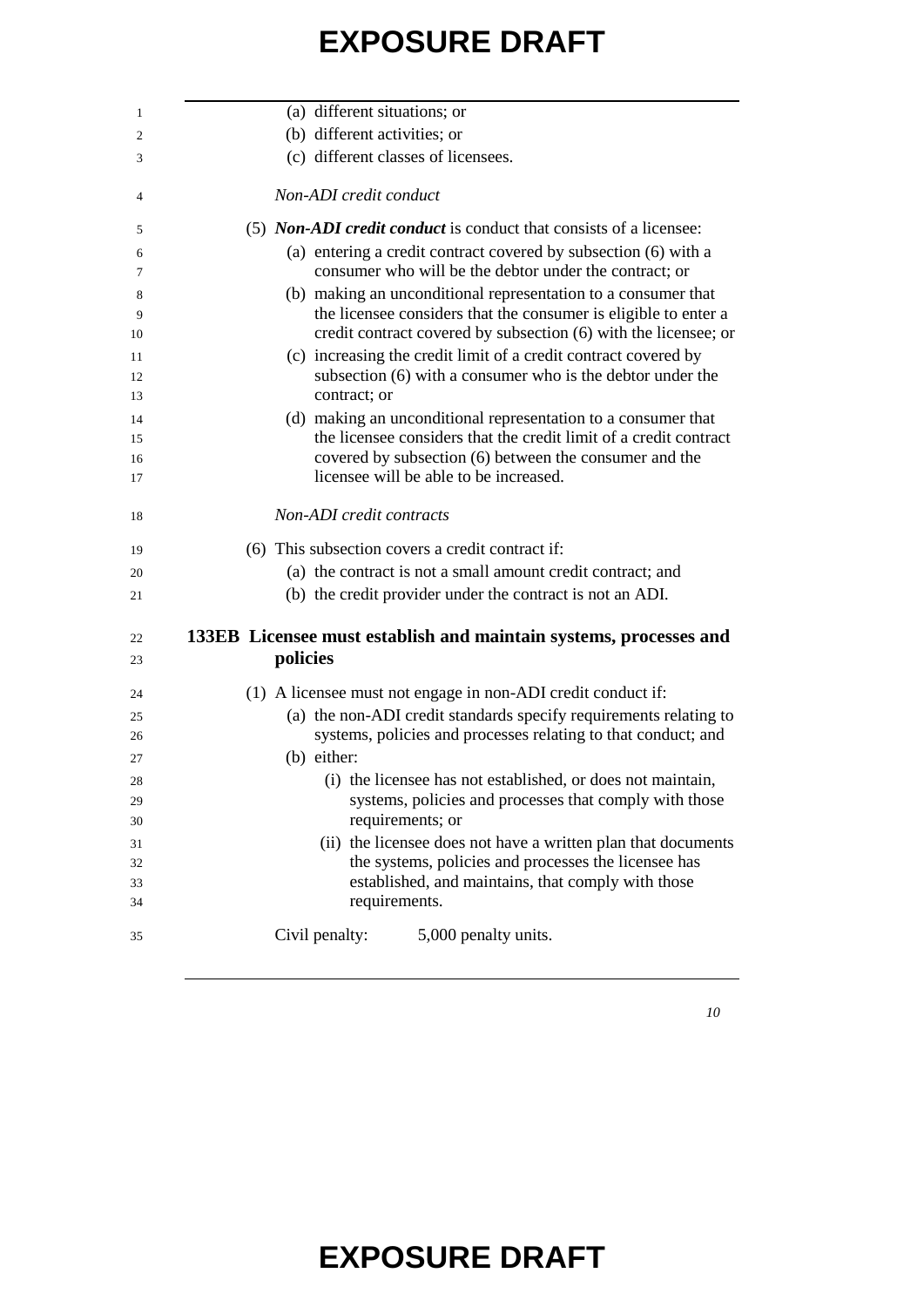| (2) A licensee must retain a plan described in subparagraph $(1)(b)(ii)$<br>for 7 years after the end of the period to which the plan relates.                                                                                                                                                                                                                  |
|-----------------------------------------------------------------------------------------------------------------------------------------------------------------------------------------------------------------------------------------------------------------------------------------------------------------------------------------------------------------|
| Civil penalty:<br>5,000 penalty units.                                                                                                                                                                                                                                                                                                                          |
| 133EC Licensee must not repeatedly fail to implement systems,<br>processes and policies                                                                                                                                                                                                                                                                         |
| If:<br>(a) the non-ADI credit standards specify requirements relating to<br>non-ADI credit conduct; and<br>(b) a licensee has established, and maintains, systems, policies<br>and processes that comply with those requirements;<br>the licensee must not repeatedly fail to implement those systems,<br>policies and processes when engaging in that conduct. |
| Civil penalty:<br>5,000 penalty units.                                                                                                                                                                                                                                                                                                                          |
| 133ED Giving a consumer a document                                                                                                                                                                                                                                                                                                                              |
| (1) If the non-ADI credit standards require a licensee to give a<br>consumer a copy of a document at a time, the licensee must give<br>the consumer a copy of the document at that time.                                                                                                                                                                        |
| Civil penalty:<br>5,000 penalty units.                                                                                                                                                                                                                                                                                                                          |
| (2) The licensee must give the consumer a copy of the document in the<br>manner (if any) specified in the standards.                                                                                                                                                                                                                                            |
| (3) The licensee must not request or demand payment of an amount for<br>giving the consumer a copy of the document.                                                                                                                                                                                                                                             |
| Civil penalty:<br>5,000 penalty units.                                                                                                                                                                                                                                                                                                                          |
| Strict liability offence                                                                                                                                                                                                                                                                                                                                        |
| (4) A person commits an offence if:<br>(a) the person is subject to a requirement under subsection $(1)$ or<br>$(3)$ ; and<br>(b) the person engages in conduct; and<br>(c) the conduct contravenes the requirement.                                                                                                                                            |
| 50 penalty units.<br>Criminal penalty:                                                                                                                                                                                                                                                                                                                          |
| (5) Subsection (4) is an offence of strict liability.                                                                                                                                                                                                                                                                                                           |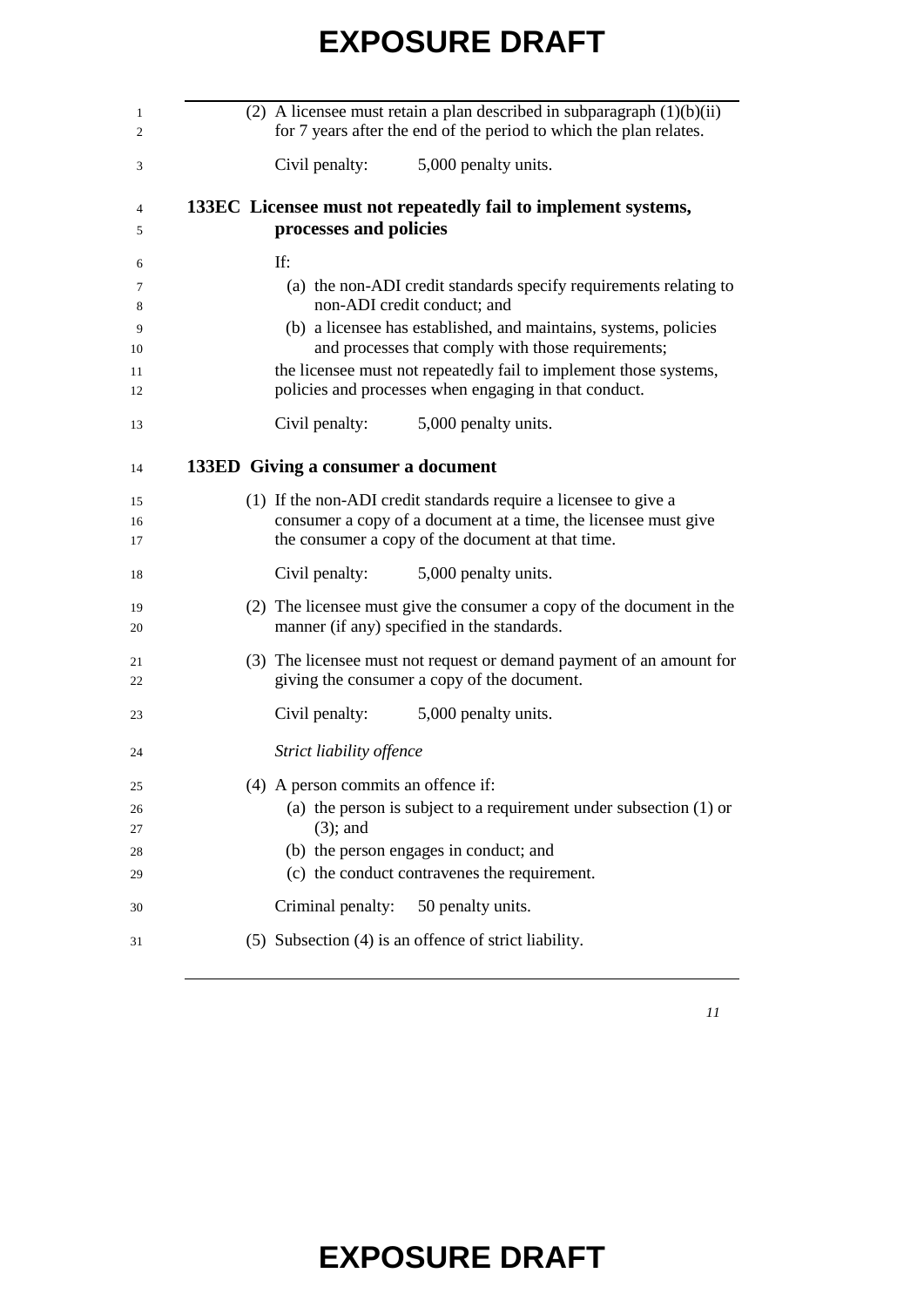| 63 Part 3-5A (heading)                                                                                                                     |
|--------------------------------------------------------------------------------------------------------------------------------------------|
| Repeal the heading, substitute:                                                                                                            |
|                                                                                                                                            |
| Part 3-5A—Best interests obligations and                                                                                                   |
| remuneration                                                                                                                               |
| 64 Section 158K                                                                                                                            |
| Repeal the section.                                                                                                                        |
| 65 Subsection 158L(1)                                                                                                                      |
| Repeal the subsection, substitute:                                                                                                         |
| (1) This Subdivision applies in relation to credit assistance provided                                                                     |
| by a licensee to a consumer in relation to a credit contract if:                                                                           |
| (a) the licensee is a mortgage broker; or                                                                                                  |
| (b) all of the following apply:<br>(i) the licensee carries on a business of providing credit                                              |
| assistance in relation to credit contracts;                                                                                                |
| (ii) the licensee does not perform the obligations, or                                                                                     |
| exercise the rights, of a credit provider in relation to the                                                                               |
| majority of those credit contracts;                                                                                                        |
| (iii) in carrying on the business, the licensee provides credit                                                                            |
| assistance in relation to credit contracts offered by more<br>than one credit provider.                                                    |
| 66 Section 158LD                                                                                                                           |
| Repeal the section, substitute:                                                                                                            |
|                                                                                                                                            |
| <b>158LD</b> Application of this Subdivision                                                                                               |
| This Subdivision applies in relation to credit assistance provided to                                                                      |
| a consumer in relation to a credit contract by a credit representative<br>acting within the scope of the credit representative's actual or |
| apparent authority from a licensee, if:                                                                                                    |
| (a) either the credit representative or the licensee is a mortgage                                                                         |
| broker; or                                                                                                                                 |
| (b) all of the following apply:                                                                                                            |
| (i) the credit representative carries on a business of                                                                                     |
| providing credit assistance in relation to credit                                                                                          |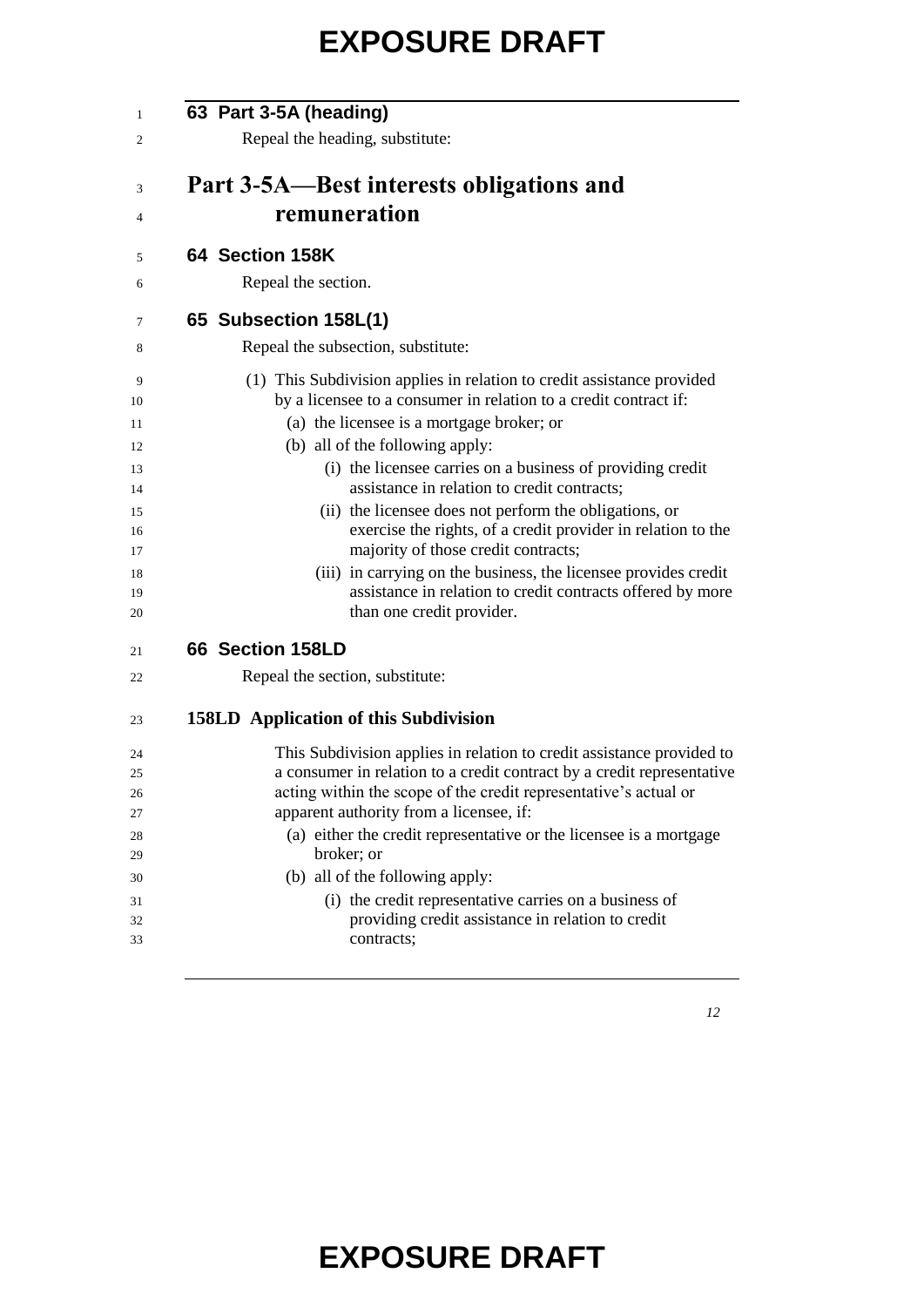| 1              | (ii) neither the credit representative nor the licensee                                                   |
|----------------|-----------------------------------------------------------------------------------------------------------|
| $\overline{2}$ | performs the obligations, or exercises the rights, of a                                                   |
| 3              | credit provider in relation to the majority of those credit                                               |
| 4              | contracts;                                                                                                |
| 5              | (iii) in carrying on the business, the credit representative                                              |
| 6              | provides credit assistance in relation to credit contracts                                                |
| 7              | offered by more than one credit provider; or                                                              |
| 8              | (c) all of the following apply:                                                                           |
| 9<br>10        | (i) the licensee carries on a business of providing credit<br>assistance in relation to credit contracts; |
| 11             | (ii) the licensee does not perform the obligations, or                                                    |
| 12             | exercise the rights, of a credit provider in relation to the                                              |
| 13             | majority of those credit contracts;                                                                       |
| 14             | (iii) in carrying on the business, the licensee provides credit                                           |
| 15             | assistance in relation to credit contracts offered by more                                                |
| 16             | than one credit provider.                                                                                 |
| 17             | 67 Division 4 of Part 3-5A (heading)                                                                      |
| 18             | Repeal the heading, substitute:                                                                           |
| 19             | Division 4—Mortgage brokers and mortgage                                                                  |
| 20             | intermediaries: conflicted remuneration                                                                   |
| 21             | 68 Section 160A (paragraph beginning "Division 5")                                                        |
| 22             | Repeal the paragraph.                                                                                     |
| 23             | 69 Division 5 of Part 3-6A                                                                                |
| 24             | Repeal the Division.                                                                                      |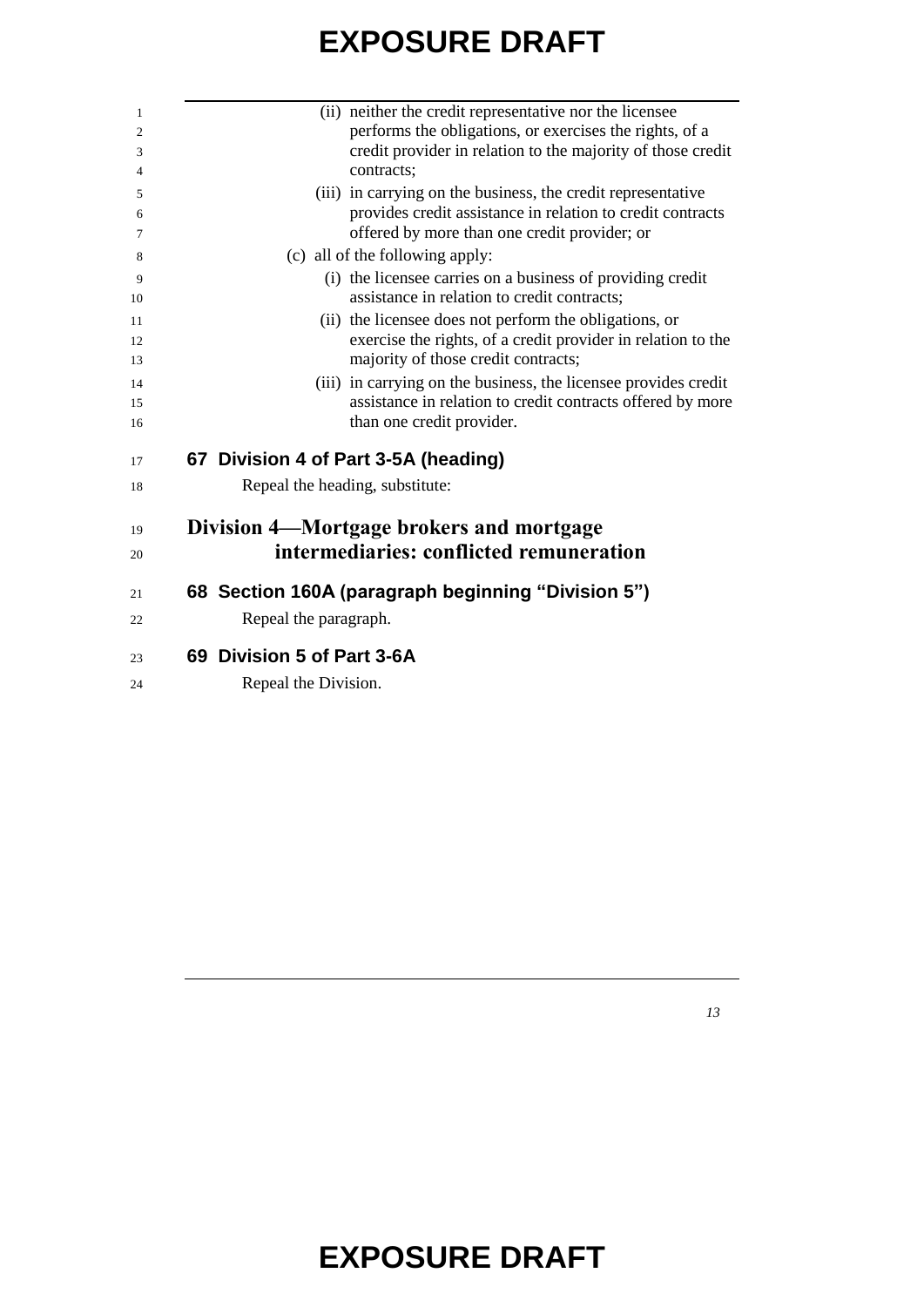| $\mathbf{1}$               | <b>Part 2-Application provisions</b>                                                                                                                                                                                                                                  |
|----------------------------|-----------------------------------------------------------------------------------------------------------------------------------------------------------------------------------------------------------------------------------------------------------------------|
| 2                          | <b>National Consumer Credit Protection (Transitional and</b>                                                                                                                                                                                                          |
| 3                          | <b>Consequential Provisions) Act 2009</b>                                                                                                                                                                                                                             |
| 4                          | 70 In the appropriate position                                                                                                                                                                                                                                        |
| 5                          | Insert:                                                                                                                                                                                                                                                               |
| 6                          | <b>Schedule 19—Application and transitional</b>                                                                                                                                                                                                                       |
| 7                          | provisions for Schedule 1 to the                                                                                                                                                                                                                                      |
| 8                          | <b>National Consumer Credit Protection</b>                                                                                                                                                                                                                            |
| 9                          | <b>Amendment (Supporting Economic</b>                                                                                                                                                                                                                                 |
| 10                         | Recovery) Act 2020                                                                                                                                                                                                                                                    |
| 11                         | <b>Part 1-Definitions</b>                                                                                                                                                                                                                                             |
| 12                         | 1 Definitions                                                                                                                                                                                                                                                         |
| 13                         | <b>amending Act</b> means the National Consumer Credit Protection                                                                                                                                                                                                     |
| 14                         | Amendment (Supporting Economic Recovery) Act 2020.                                                                                                                                                                                                                    |
| 15                         | Part 2—Schedule 1 (new regulatory framework) to                                                                                                                                                                                                                       |
| 16                         | the amending Act                                                                                                                                                                                                                                                      |
| 17                         | 2 Application of amendments of Part 3-1 of the National                                                                                                                                                                                                               |
| 18                         | <b>Credit Act</b>                                                                                                                                                                                                                                                     |
| 19                         | The amendments of Part 3-1 of the National Credit Act made by                                                                                                                                                                                                         |
| 20                         | Schedule 1 to the amending Act apply to credit assistance provided on                                                                                                                                                                                                 |
| 21                         | or after 1 March 2021, whether the credit contract in relation to which                                                                                                                                                                                               |
| 22                         | the assistance is provided is entered before, on or after 1 March 2021.                                                                                                                                                                                               |
| 23                         | 3 Application of amendments of Part 3-2, 3-2C and 3-2D of                                                                                                                                                                                                             |
| 24                         | the National Credit Act                                                                                                                                                                                                                                               |
| 25<br>26<br>27<br>28<br>29 | The amendments of Parts 3-2, 3-2C and 3-2D of the National Credit Act<br>(1)<br>made by Schedule 1 to the amending Act apply:<br>(a) so far as the amendments relate to entering a credit<br>contract—to credit contracts entered on or after 1 March<br>$2021$ ; and |